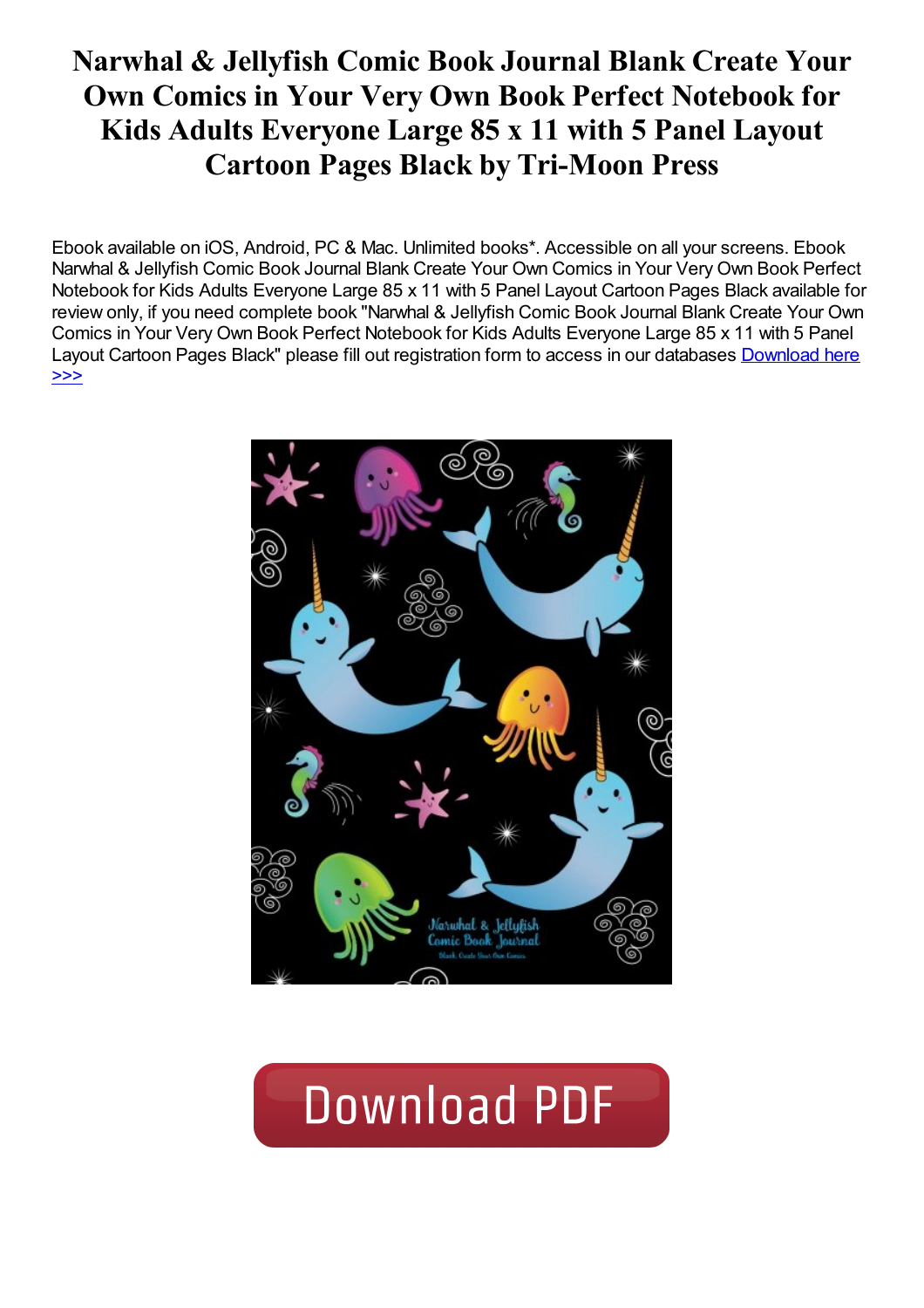\*Please Note:Wecannot guaranteethatevery ebook is in thelibrary. You can choose FREE Trialserviceand download "Narwhal&Jellyfish Comic Book JournalBlank Create Your OwnComics inYour VeryOwnBook Perfect Notebook for Kids Adults Everyone Large 85 x 11 with 5 PanelLayout Cartoon Pages Black"book for free.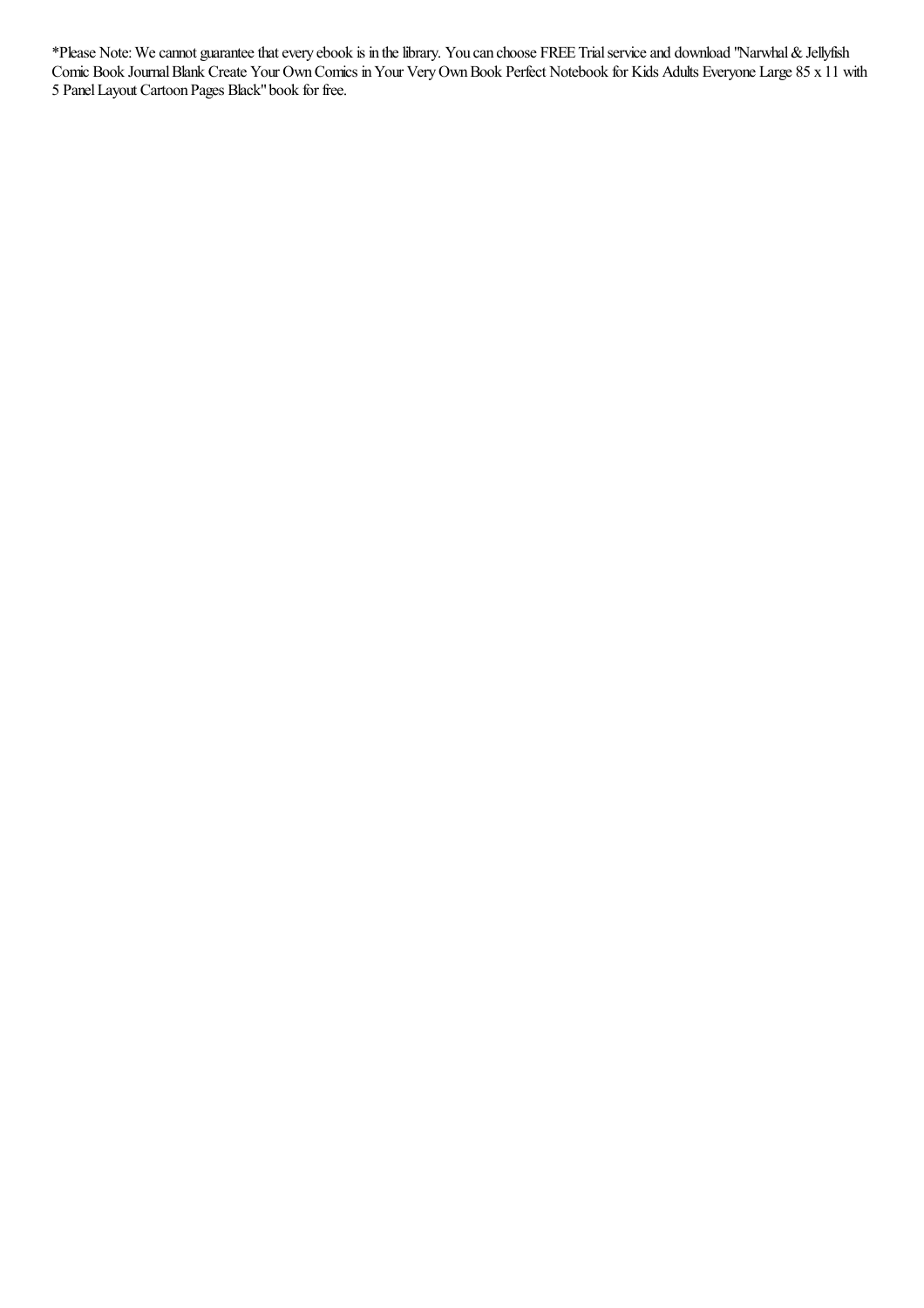## Book File Details:

Review: Birthday gift for a 9 year old artist....

Original title: Narwhal & Jellyfish Comic Book Journal, Blank, Create Your Own Comics: in Your Very Own Book! Perfect Notebook for Kids, Adults, Everyone! Large, 8.5 x 11, with 5 Panel Layout Cartoon Pages - Black Paperback: 120 pages Publisher: CreateSpace Independent Publishing Platform (May 1, 2017) Language: English ISBN-10: 1546392688 ISBN-13: 978-1546392682 Product Dimensions:8.5 x 0.3 x 11 inches

File Format: pdf File Size: 15184 kB Ebook File Tags:

Description: Made in USA. Creating Something of your Own Can be a Self-Esteem Builder, Not to Mention Lots of Fun! Kids Love to Make their own Cartoons and Stories! Blank Comic Book has over 100 Pages with a Fun, Stylish Cover that Will Inspire Imaginations! The Blank Comic Book is Big, 8.5 x 11 inches with a 5 Panel Layout. Children Can Use Photos, Stickers, Glitter,...